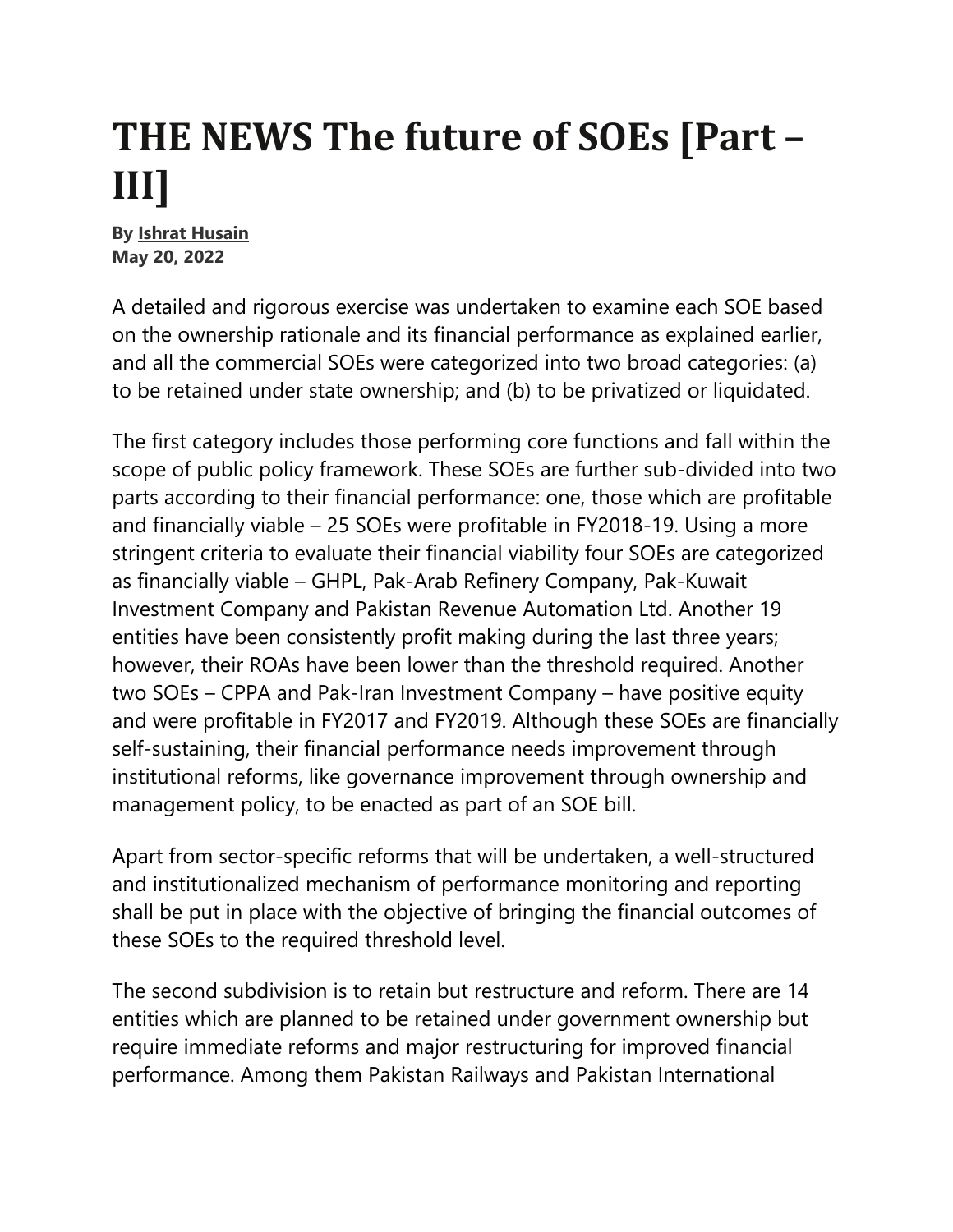Airlines, which were collectively making a loss of Rs88 billion in FY19, are already under an active restructuring and reform process, explained below.

Pakistan Railways is currently implementing a comprehensive restructuring plan to enhance operational and financial efficiency to curtail losses and improve service delivery. The plan envisages formation of an infrastructure company under government management, a freight company to be operated by the private sector to expand freight operations and generate additional revenue, and a passenger train company also under the private sector. The office of GM/CEO of Pakistan Railways would be strengthened, and the existing workforce rationalized to ensure work efficiency among its employees. Steps have to be taken by addressing the core issue of pension liability that equals the amount of losses incurred.

Pakistan Railways improved its performance by curtailing its losses during FY2018-19. However, the Covid-19 pandemic has negatively affected its operations since March 2020.

Pakistan International Airlines has initiated a reform process by route rationalization and bringing efficiency in human resource management. The restructuring plan recommends the split of PIA into two companies, a holding company that assumes the liabilities and assets and a new company that starts with a fresh balance sheet, one half of the current workforce, route rationalization, outsourcing non-core functions and induction of new aircrafts.

During FY19, collective losses of the rest of the SOEs in this subcategory were around Rs17 billion out of which Pakistan Post had the largest losses of over Rs9 billion. A major source of losses of this entity is the annual pension liability. The establishment of a pension fund for Pakistan Post is also under consideration.

SOEs to be privatized or liquidated: this category includes SOEs not performing core functions as covered in the Public Policy Framework and therefore are recommended either for privatization or liquidation. Accordingly, these SOEs are grouped into following four sub-categories.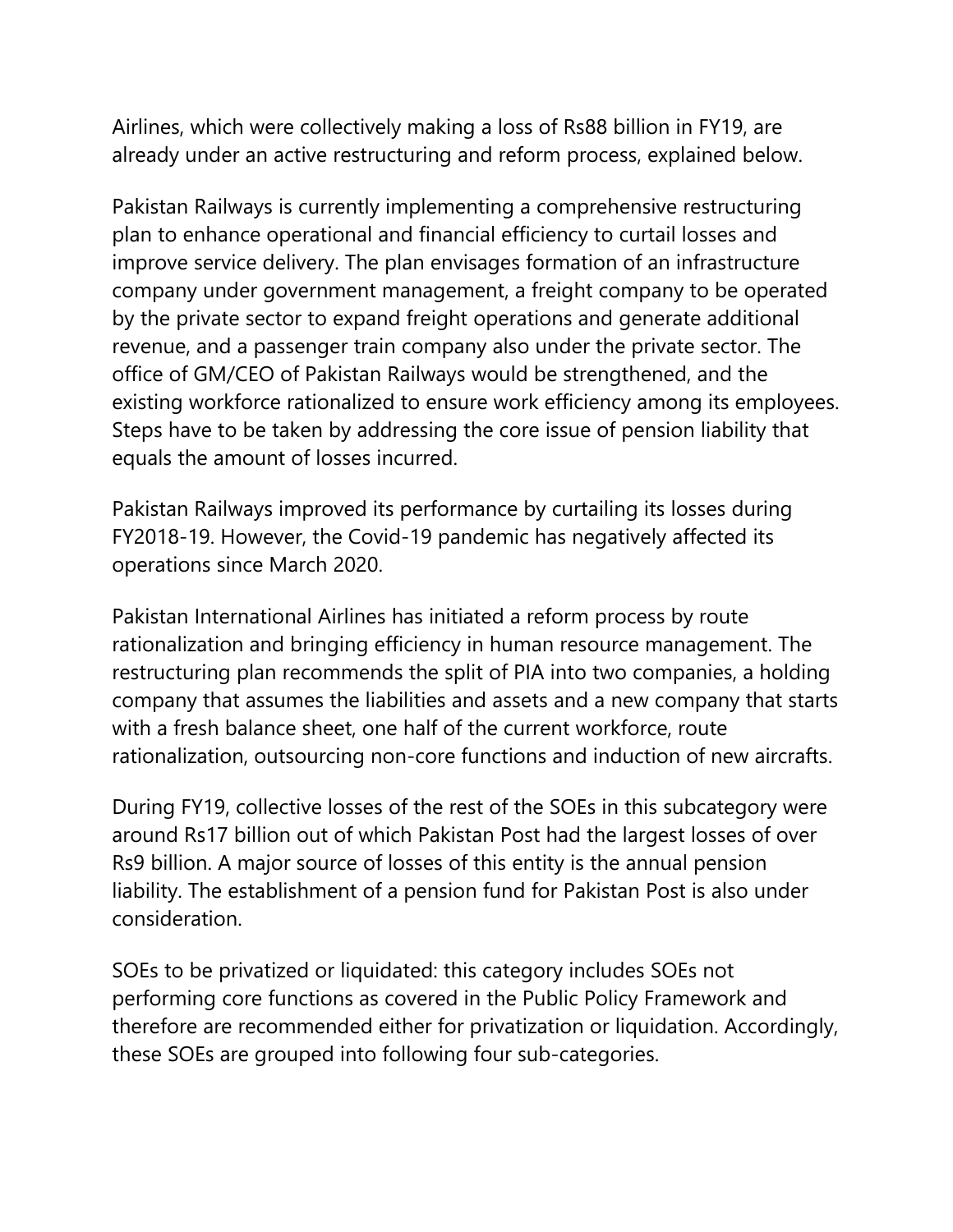i) Already under privatization. There are 10 SOEs which are on an active privatization list and are at various stages of the privatization process. The Pakistan Steel Mills is an important entity on the active list and is at an advanced stage of the privatization process. SME bank is another loss-making SOE which is on the active privatization list. In addition to these, partial divestment of shares of OGDCL and PPL through the capital market is also underway.

ii) Under the next round of privatization: 24 SOEs are identified for the next batch of privatization, 12 of which were loss making in FY19 with a combined loss of Rs156 billion. Among the loss-making SOEs proposed for privatization, the major loss-making entities are eight DISCOs (HESCO, IESCO, PESCO, SEPCO, MEPCO, LESCO, FESCO and QESCO), one GENCO (Jamshoro Power Company) along with Pakistan Textile City Ltd, State Engineering Corporation and Telephone Industries of Pakistan.

iii) Potential Privatization or liquidation candidates: Ten SOEs have been identified as potential privatization or liquidation candidates and due consultations with line ministries had already been initiated. Six entities were loss making with a combined loss of Rs38.5 billion mainly emanating from ZTBL (Rs18 billion), SSGC (Rs14.8 billion) and USC (Rs5 billion).

iv) The Industrial Development Bank of Pakistan is already under the process of liquidation. Steps should be taken for early completion of the liquidation process.

To sum up, 25 out of the total 84 SOEs ( excluding NHA from the list) would be retained under the state ownership as they are performing public policy functions or for the reason of market failure or externalities. They also meet the criteria of financial viability. Another 14 would be retained but they have to go through major restructuring and that includes PIA and Pakistan Railways. The restructuring plans of both these entities have already been approved by the cabinet but require urgent implementation. In all, 39 out of 84 SOEs would be retained under the state ownership.